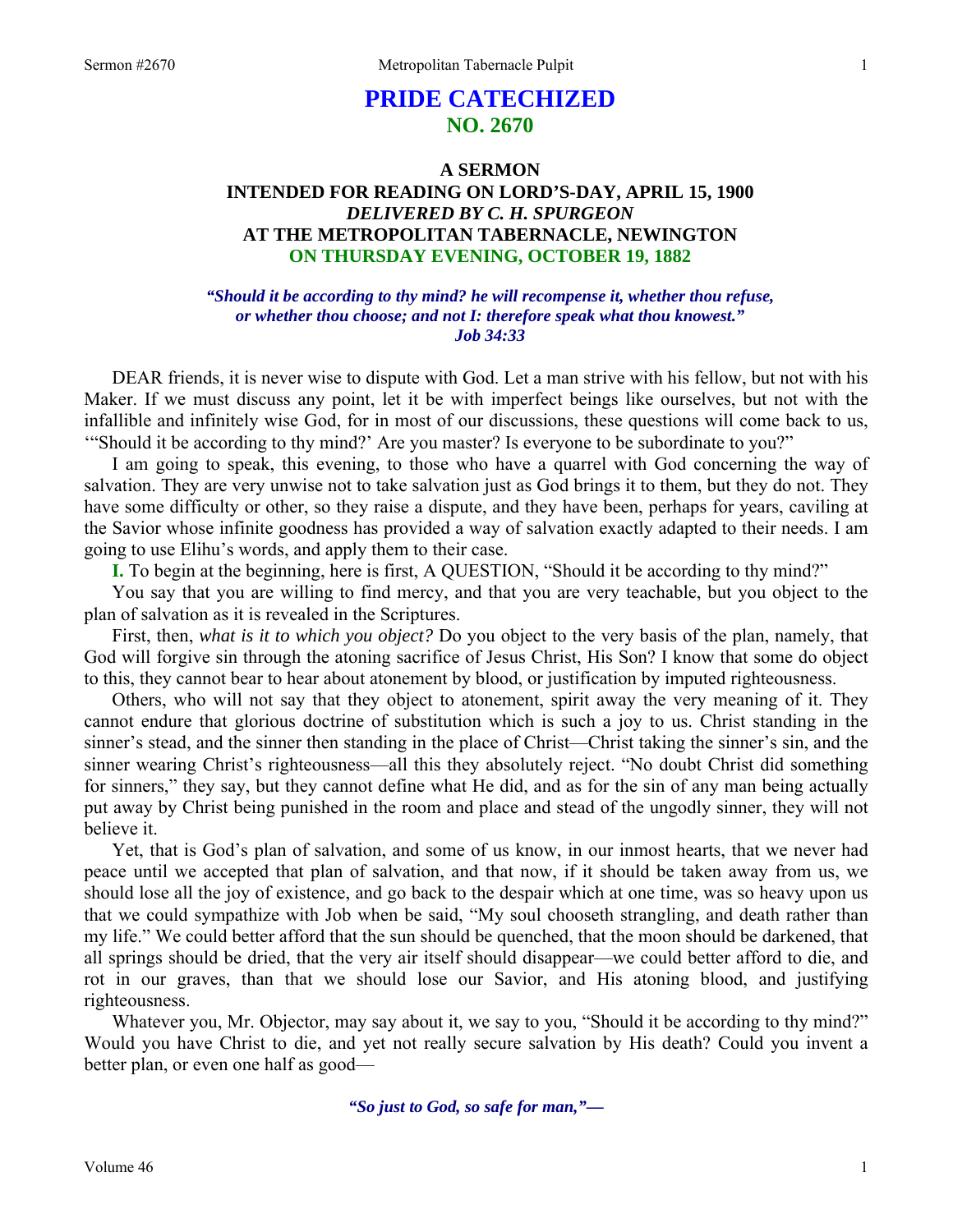so consolatory to a wounded conscience, so constraining to gratitude when that conscience has been pacified? Would you, could you, propose anything one thousandth part as good as God's plan of salvation? Even if you could, "should it be according to thy mind?" Who are you, a guilty sinner, to despise the Savior's blood? If you had your just deserts, you would years ago have been in the lowest pit of hell, will you set aside the cross of Christ, and seek to put something else in the place of the crucified Redeemer?

But possibly, you do not object to the doctrine of substitution, but your objection is to the way of salvation by faith. "I don't like that doctrine of justification by faith," says one, "for I am sure that when it is preached, people will begin to think that there is no virtue in good works, and that they may live as they like." I have often heard such a remark as yours, my friend, but experience is dead against you. Whenever justification by faith has been uppermost in the preaching, the morals of the people have been purest, and their spirituality has been brightest.

But whenever the preachers have extolled the works and ceremonies of the law, or the Arminianism which brings in something of trust in works, or human power, it is most certain that there has been a declension in point of morals, while religion itself has seemed almost ready to expire. You may go to those who preach up salvation by works to hear them talk, but you had better not go to see how they live, whereas those who preach justification by faith can boldly point to the multitudes who have accepted this truth, and whose godly lives prove the sanctifying power of the doctrine.

But if you object to this doctrine, how would you like to have it altered? "Oh, well! I would like to have some good feelings put in with faith." And how then, would any man be saved? Can he command his own feelings? Those feelings come naturally enough after faith, but if they are demanded without faith, how will they ever be presented to God? Besides, feelings would claim some credit if they were thus joined with faith. A man would be able to boast that he had felt his way to heaven, and he would have the same self-congratulatory spirit which we see in those who trust in works and ceremonies, and thus Christ would be robbed of His glory as the sinner's Savior. Man would put his dirty hand upon the crown, and place it upon his own head, but that must never be the case.

You shall be saved if you trust the Savior, but if you do not like that way of salvation, you can never be saved. Why should the plan of salvation be changed for you? Is God to be tied down to act only as you please? Is He to alter His Gospel to suit the fancies of rebellious men? That must not be. There is no mistake about this matter, "He that believeth not the Son shall not see life; but the wrath of God abideth on him," and our Lord Himself said, "He that believeth not shall be damned." That is the only message for him if he continues in his unbelief, and it shall not be altered to suit the mind of any man that lives.

"Oh, but!" say some, "We object to the requirements of the Gospel, especially to that verse where Christ says, 'Ye must be born again.' Where is the need of that? We were christened when we were children, we were confirmed as we grew older, we have taken the sacrament, but we do not agree with that hard saying, 'Ye must be born again.'" They will not walk with Christ if He insists upon that condition.

Moreover, He requires the giving up of all known sin, the hating of all sin and the objector says, "But may I not retain my one darling sin? May I not keep my pet evil? I will give up all else, but that one I must have." And when men are told that wherever Christ comes, He makes a radical change, He casts out Satan and all his imps, drives them out by main force, and takes complete possession of the soul—they bar the door of their heart against the Savior, for they do not want such strong measures as His in their case.

Well, sirs, as you say that Christ's requirements are not according to your mind, what would you like them to be? Do you wish to be allowed to continue taking what you call your little drop, which is powerful enough to make you reel across the street? Then there is somebody over yonder who would like to keep his adulteries, and another who would like to keep his petty thefts, and another who would like to keep on with his swearing, and another who would like to retain his covetousness, so that he could still grind the poor to powder, and make money by crushing them.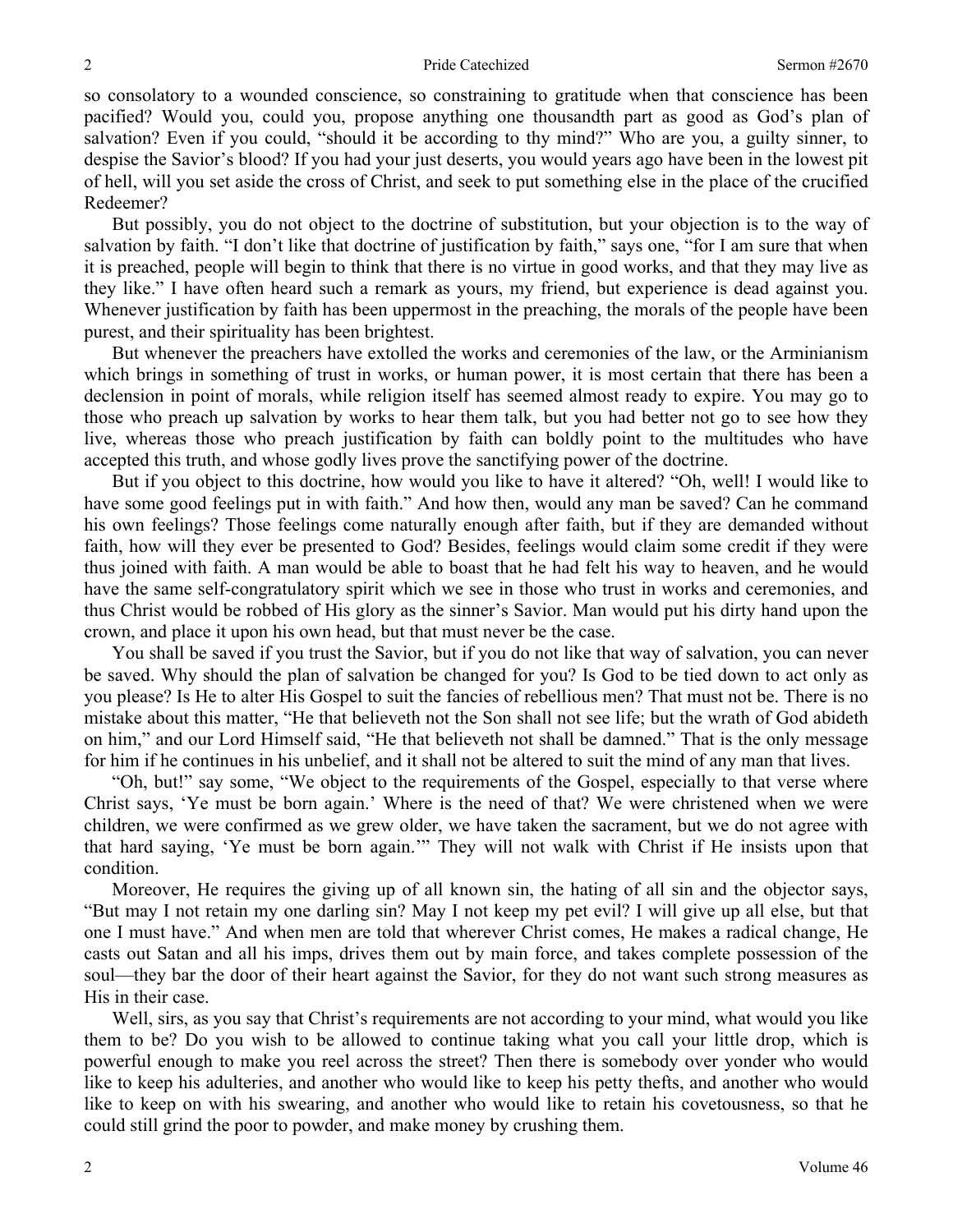#### Sermon #2670 3

What sin is there in the whole world that would be put to death if men were left to pick and choose the Agag which each one wished to save? No, Christ came to save His people from their sins—not in them, and it is essential to salvation that sin should be repented of, and being repented of, should be renounced, and that, by the help of God, we should lead a new life, under a new Master, serving from a new motive, because the grace of God has renewed our spirit.

"Should it be according to thy mind?" No, certainly not, for putting all reasons into one, it is not the slightest use for you to make any objection to the Gospel, for you will be lost if you do not accept it just as it is revealed in the Scriptures. Christ will never alter the Gospel one jot or tittle—not the cross of a "t" or the dot of an "i"—to please the biggest man that lives.

"Oh! But really, I am a man of education, am I to be saved in the same way as the man who does not know A from B?" Precisely, there is no other way of salvation for you. There is not one gate for Doctors of Divinity and another for the poor and ignorant. "But I am a person of good character, a matronly woman, am I to be saved just in the same way as a Magdalene?" Precisely the same, there is no other Savior for you than the one in whom Mary Magdalene delighted and trusted. "But sir, you do not surely mean to say that all these street Arabs are to go to heaven in the same way as a man who has kept shop, and been respectable all his life?" Yes, I do, all must go in exactly the same road. Queens and chimney sweeps must enter heaven by the same gate, or not enter at all.

There is but one name given among men whereby we must be saved, there is no other Savior but Christ Jesus the Lord, He suits every class of persons, big sinners and little ones, if there are any little sinners anywhere. All must come to Christ, and at His feet confess their sin, for God's plan cannot be altered for anyone. My dear sir, we are not going to have any enlargement, or rather, any mystification, of the plan of salvation to suit your profound mind. There will be no golden handles put to the doors of heaven to suit you, my lord, with all your wealth and pride. Nay, nay, nay, come to Christ, all ye that labor and are heavy laden, and He will give you rest, but there is no other way of obtaining rest of heart and conscience.

I have thus tried to mention a few of the objections which men make to God's plan of salvation. Now let me ask two or three questions. First, *should not God have His way?* Is it not intolerable that you and I should raise objections at all, when the mercy of God, if it ever comes to us, is a pure gift of charity? God may well say to us, "Shall I not do as I will with mine own?" There is no man living who has any absolute right to receive anything from God except destruction. That terrible doom we have all merited, but nothing beyond that.

If we were shut up in prison, and kept upon dry bread, so long as we were out of hell, we would still be under obligation to God. If the Lord should choose to show mercy to only one man in the world, He has a perfect right to do so, if He chooses to give it to a few, or if He chooses to give it to all, He has the right to do so. He is absolutely sovereign, and these are the words that He would have every one of us hear and heed, "I will have mercy on whom I will have mercy, and I will have compassion on whom I will have compassion."

The crown rights of the King of kings must never be assailed, for us beggars to turn choosers, and to dictate to God what He shall give to us—for us condemned criminals to begin to make bargains with God as to how He shall preserve our lives, if He chooses to do so—oh, this will never do!

You know, dear friends, that when we give even a trifling charity, we like to do it in our own way. I remember that, one Christmas time, a certain gentleman had given away a quantity of meat to many poor people, he had been so generous that he had given away all he had.

The next morning a woman came to him, bringing back the piece of meat which she had received, which was meant for boiling, she said she wanted to have a piece for roasting. There was none left for changing, so she had to take what had been given to her, or go without any at all. You are quite sure that the next year, that woman's name was put down among the first to have a Christmas gift, are you not? On the contrary, the gentleman said, "She will not be troubled next year, either with a boiling piece or a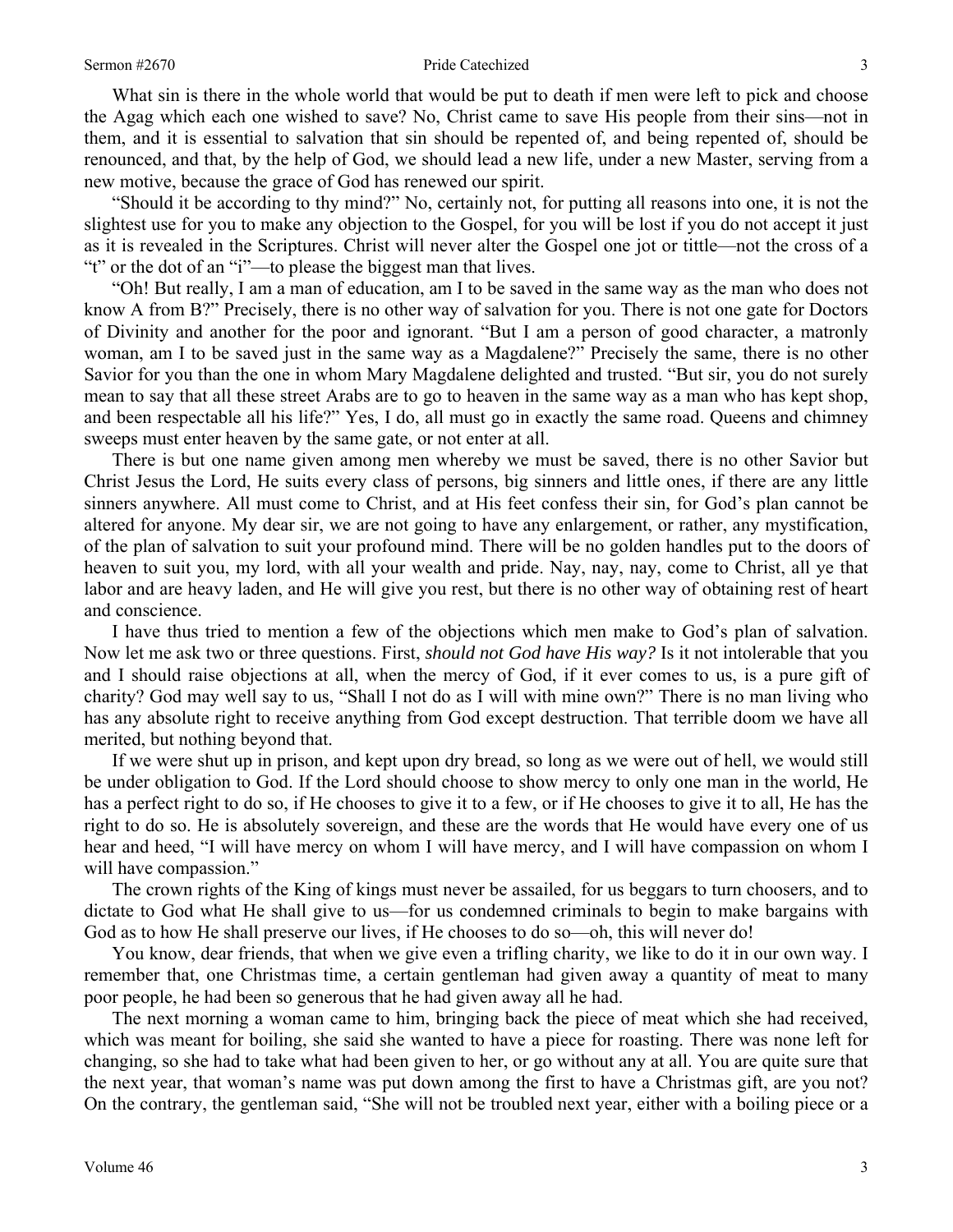roasting piece from me, I will take good care of that." I think it was quite natural that he should say so, for our common proverb regards it as ingratitude when we "look a gift horse in the mouth."

When anything comes to us entirely as a gift, it is not for us to cavil at it, but to accept it, and this is specially true of God's great gift of salvation. O Lord, if You will but save me, save me anyhow! If I may be delivered from this accursed sin of mine, and made pure and holy, do it, Lord, after Your own gracious fashion! It is not for me to suggest any plan to You, but to leave myself entirely in Your hands, and to let it be according to Your mind.

Further, *is not God's way the best?* The mind of God is so infinitely great, and good, and wise, that it cannot be supposed that, even if He left the plan of salvation to our option, we could choose anything half as good as what He decrees and appoints. Should He, for a single moment, hold His sovereignty in abeyance, and allow us to be kings and princes on our own account, what follies we should perpetrate! We would choose a way of salvation that would not honor God, nor destroy evil, nor even be good for our own selves.

Some people would like a heaven into which they could enter without being born again, but what kind of heaven would that be? Some would like to have joy and peace without believing in Christ. Some would like to have eternal felicity, and yet indulge their lusts. This would be an evil of the most awful kind. It is better that sin should bring to man infinite sorrow than that it should be linked with eternal enjoyment. The mischief of it is that it does get linked with enjoyment for a while by foolish men, who forget what must come afterwards, but God has never joined these two things together, it is only wicked men who have pretended to celebrate this unholy marriage. God proclaims a perpetual separation between sin and happiness, and it is well that it should be so.

Now, to conclude this first part of our subject, suppose the plan of salvation should be according to any human mind, *whose mind is to decide what it shall be?* Yours? Nay, mine. And another says, "No, mine." Our proverb rightly says, "Many men, many minds," and if we were to have salvation arranged according to the mind of each one of us, there would be a pretty quarrel before we left this place. You say, friend, that it is to be according to your mind, but why not according to your neighbor's mind? If man's mind were to decide it, what should we have? Why, you would all contradict each other, and there would be no plan of salvation at all if God did not settle it once for all.

Then, besides, should it be according to your mind today? "Yes," you say, "I have made up my mind." But you will take your mind to pieces tomorrow—what little there is of it—and then you will put it together again the next day and say, "I have made up my mind, I am a man of mind, you know." Ah, yes! we know you, sir. There is a certain tribe of people about nowadays, who call themselves "men of culture," and they sneer at everybody who does not go in for that kind of boasting. If they were really men of mind, they would never talk like that, for the man who has the most culture generally has enough to be a little modest, and not to brag about what he is.

Well, then, if salvation is to be according to man's mind, whose mind is to decide it, and on what day, and at what hour of the day is the verdict of that man's mind to be taken? It is vacillating, changing like the moon, never twice in the same mood on the same day, so salvation cannot be according to our mind, for it would be chaos, it would be destruction, if that were the case.

**II.** Now, secondly, here is A WARNING, "He will recompense it, whether you refuse, or whether you choose."

By this I understand that, *whatever our will may be, God will carry out His own purpose*. As surely as God is God, He will never be defeated in anything. He who is omniscient, and therefore sees the end from the beginning, is also omnipotent, and therefore can work His own will exactly as He chooses—He will never be baffled by the will of men.

I believe in the free agency of man as much as anyone who lives, but I equally believe in the eternal purpose of God. If you ask, "How do you reconcile those beliefs?" I answer—They have never been at variance yet, so there is no need to attempt to reconcile them. They are like two parallel lines, which will run side by side forever—man responsible because he does what he wills, and God infinitely glorious,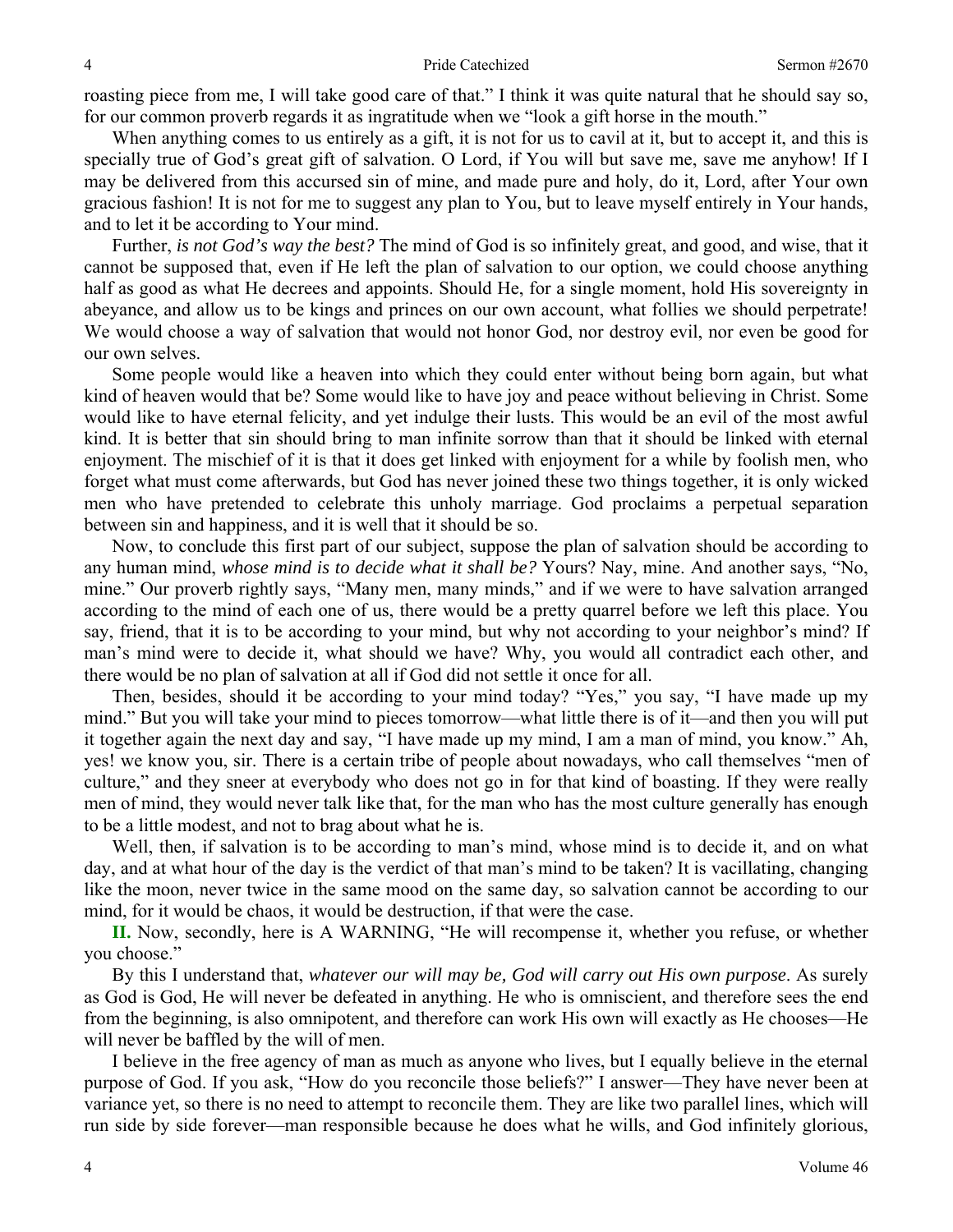achieving His own purposes, not only in the world of dead, inert matter, but also through those who are free agents, without changing them in the least degree, leaving them just as free as they ever were, He yet, in every jot and tittle, performs the eternal purpose of His will.

I would also remind you that, though you cavil at God's way of salvation, *God will punish sin just the same*. There is many a man who has said, "I will never believe that God will send men to hell," but he has himself gone there, and then he has changed his mind in a very remarkable and terrible fashion when it is too late.

There are many who say, "It should be this, or it should not be that," but they do not ask, "What saith the Scripture?" Yet that is the all-important point, for whatever you may say as to what it should be or should not be, makes no difference to God. He will take less notice of you and your opinion than you do of a gnat or a fly that flies about you on a summer's evening. He is so infinitely great and good that any opposition you and I may think that we can raise against Him shall be less than nothing, and vanity. Shall twigs contend with fire, or wax with the flame? Shall nothing oppose itself to omnipotence? Shall the creature of a day, that is and is not, attempt to wrestle with the Eternal? No, this cannot be, therefore God will have His way, and He will punish sin.

And further, my friends, though you may object to God's way of salvation, *others will be saved by it*. Christ did not die in vain. He will rejoice in every one whom He purchased with His blood. He will not lose one of the jewels that are to deck His crown forever. You may strive against His kingdom, but that kingdom will come when He pleases. The King eternal, immortal, invisible, shall surely reign forever and ever, and if your voice is not heard in the great Hallelujah chorus of heaven, yet not one of its notes will be missing. Christ shall be glorified to the highest possible degree, whosoever may oppose Him.

It is well that those who object to God's plan of salvation should know these facts. That is how Christ treated objectors when He was upon the earth. When they murmured at what He told them, He did not tone down the unpalatable truth, He did not say to them, "You are robbing me of My honor and glory, and I shall never prosper," but He said, "No man can come to me, except the Father, which hath sent me, draw him." On another occasion, He said, "Ye believe not because ye are not of my sheep, as I said unto you." He did not humble Himself to them, but again proclaimed His own truth in all its majesty and sublimity, that they might bow before Him and His message.

Just once more, upon this point, let me say that *God will certainly magnify His own name,* whoever may oppose Him, "Whether thou refuse, or whether thou choose," shall make no difference to Him. His grace comes like the dew, which tarries not for man, neither waits for the sons of men. Oftentimes, He is found of them that seek Him not, and to those who were not His people, He says, "Ye are my people," thus magnifying His own amazing grace. Whoever may stand out against Him, He shall lack none of His honor and glory, world without end.

**III.** This brings us to the third part of our subject, on which I desire to say exactly what Elihu said, "and not I." We cannot be absolutely sure what these three words mean, but if they mean what I think they do, they teach us a lesson, which I have called A PROTEST.

Whenever you find anyone opposing God, say to yourself, "and not I." When there is any wrong thing being done, and it comes under your notice, say, "and not I." Take care that you go not with a multitude to do evil, do not take upon your tongue just what others may be saying, but bear your individual protest against the evil, even if you stand alone, say, "and not I."

What Elihu meant, I think, was this. Whoever opposes God should know that *he is not dealing with a man like himself.* If you hear a preacher make a statement, and you feel, "That is not the Word of the Lord," pray God to forgive him for his sin in making it, but if he speaks with the sound of his Master's feet behind him and what he says is the Word of God, then do not trifle with it. If it be clearly a revealed truth, it may grate against your feelings, and set your teeth on edge, but what of that? You had better get your teeth and your feelings put right, for the truth of God cannot be altered in order to please you.

Someone says, "I cannot believe that statement, because it seems too shocking." That is just why I do believe it, for it does me good by shocking me, and if it is in God's Word, I am bound to accept it.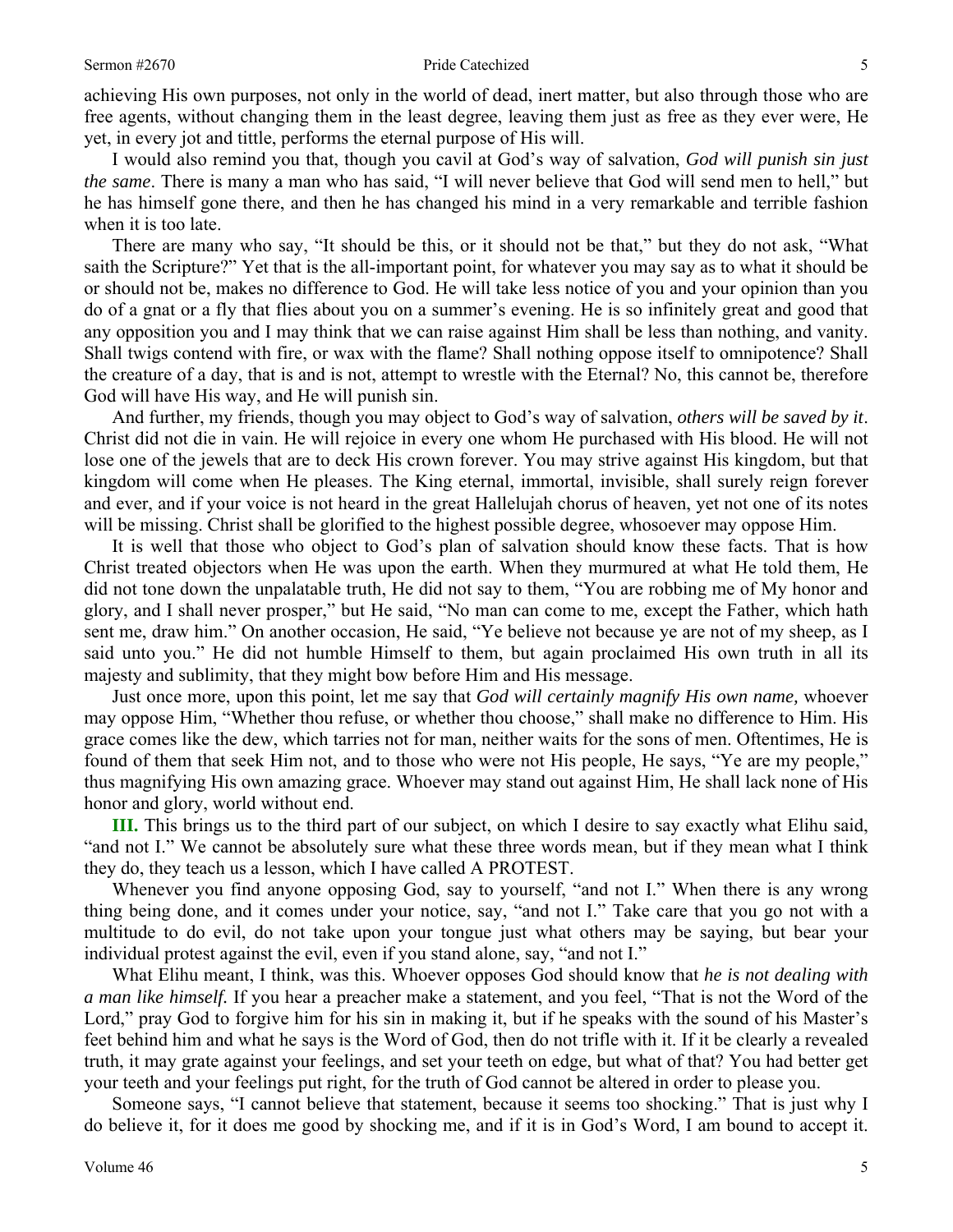"Oh!" you say, "but something within me revolts against it." It is only natural it should do so, for "the heart is deceitful above all things, and desperately wicked," and it naturally cries out against the thing that is most surely true. The supreme majesty of God's Word is that before which we have to bow, and not the insignificant usurpers of our inward feelings, fancies, and whims. "Let God be true, and every man a liar."

Elihu also means, I think, *"I will not be responsible for the man who refuses God's Word*. I will not stand in his place, or take the blame which is due him. He shall be recompensed, and not I, for I have spoken the truth. I will not bear the responsibility of it. If men choose to refuse it, they must take the consequences, to the Lord alone they must stand or fall."

And once more, Elihu means, *"If you refuse God's Word, it is not I*. I will not share in your rebellion against Him." Ah! my dear hearers, there are some of you who think yourselves very intelligent, and wise, and thoughtful, and you imagine that you know a great deal more than I do, and therefore you refuse to receive God's Word. Well, if you do so, I will not, I am determined about this matter, and I say with Joshua, "As for me and my house, we will serve JEHOVAH."

And mark you, by "JEHOVAH" I mean the Old Testament God. I have never seen Him superseded in His own Word, though some men profess that it is so. According to them, the God of the Hebrews was not the God of our Lord Jesus Christ, though Jesus never said so, but quite the reverse. The God of Abraham, of Isaac, and of Jacob, is He whom we worship this day, and His character, as it is written out in full in the Old and New Testament, is that which we admire and delight in.

Others may have new gods, newly come up, which our fathers knew not, but not I. He who made the heavens and the earth, He who led forth His people out of Egypt, and divided the sea, even the Red Sea, He whose mercy endureth for ever, the God who shines forth all along as the God of a covenanted people to whom He did reveal Himself, "this God is our God for ever and ever: he will be our guide even unto death." Learned men may dispute as much as they like about Him, but we bow humbly at His feet. We question nothing that He does, we believe it to be right even when we do not understand it, and it is our hope that others will do the same, but if they will not, it will not affect our own decision.

**IV.** Our last head is, A CHALLENGE AND AN INVITATION.

If there are any who refuse the Gospel of our Lord Jesus Christ, for any reason known only to themselves, we venture to ask them to say what it is, "Therefore speak what thou knowest." It was not in Elihu's mind to tell Job to be silent, and never open his mouth again. Speech is the glory of man, and freedom of speech, as far as concerns his fellow creatures, is the right of every man. It is far better that when there is a difficulty or an objection, it should be fairly stated, than that it should lie smothered up within the soul to breed untold mischief. Therefore, if you have an objection to God's Word, write it out, and look at it. Or if you care not to do that, state it, if not to your friend—if you prefer privacy—state it to yourself, only bring it out, and let it be known. But at the same time, when you are speaking, "speak what thou knowest."

Now, what do you really know of God? Little enough do the most of us know, but still, I think we know enough to know that He is not the god of modern times whom some preach. One single night of frost will destroy millions upon millions of creatures that were happy and enjoyed life, and this is done by that God of whom we are often assured that He cannot possibly punish sin, or put men to pain. But He does it.

Hear the cry of the poor seamen, when the storm tosses the great barque, and drives it on the rock. See how everywhere the Lord is a great God and terrible. Even though He condescends to be a Father to those of us who trust in Jesus Christ, His Son, and is gentle as a nurse to us, yet is He the God of thunder and of fire, the great and almighty God, the King who will not be questioned by His subjects, and who will not alter His arrangements to please their fancies.

It is well for us to speak of God as we have found Him. He has dealt kindly and graciously with us, "He has not dealt with us after our sins; nor rewarded us according to our iniquities," else had we been cast away forever. We long that others may be able to speak of God in the same way, not saying what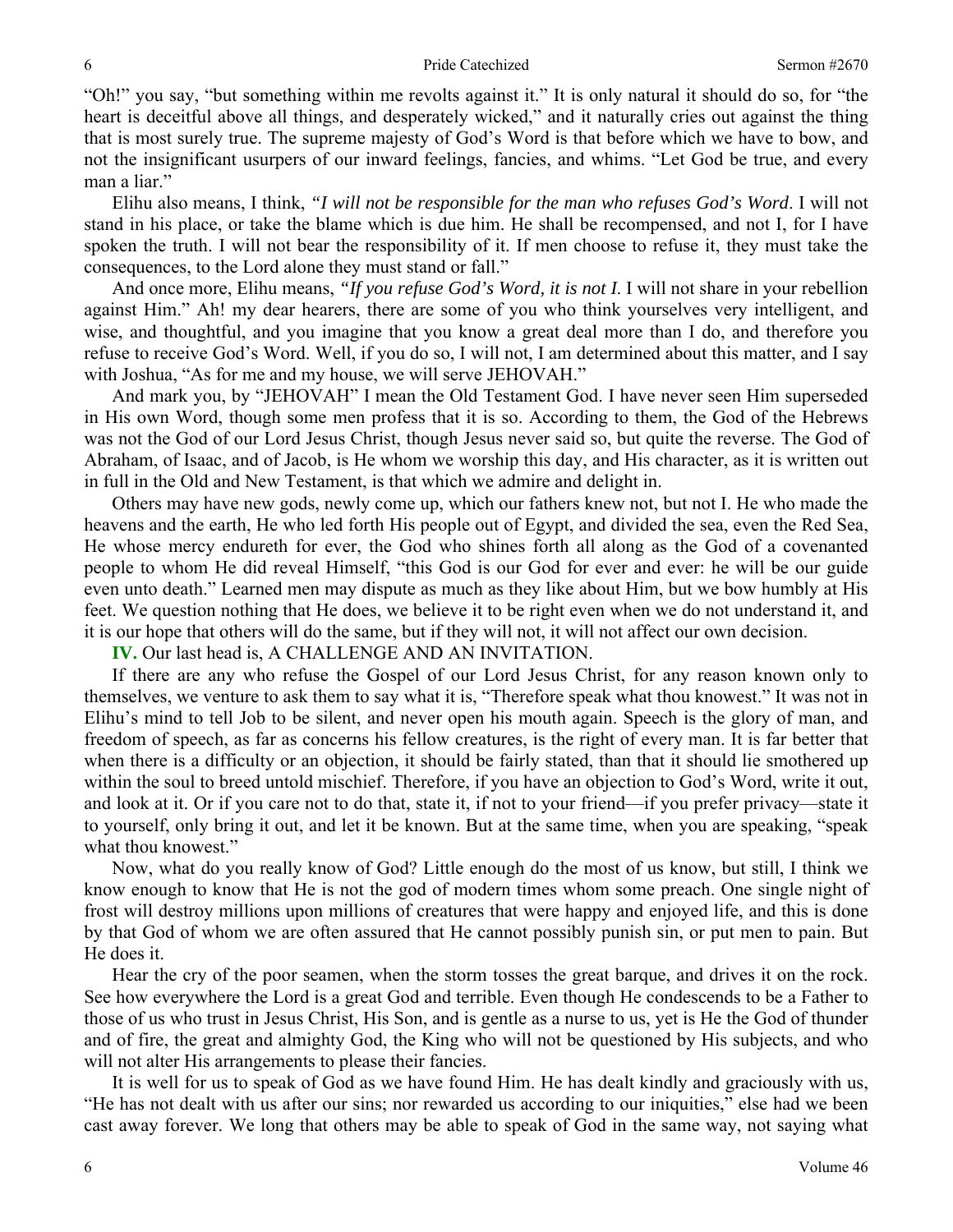#### Sermon #2670 **Pride Catechized** 7

they would have Him to be, but what He has revealed Himself to be, in nature, and in providence, and especially in grace. Let us all come humbly to His feet. He bids us look to His dear Son, and so find peace and salvation. If we will not do so, there is nothing for us but to be driven from His presence, and from the glory of His power, world without end. Will we dare to defy Him? Have we the impiety so to do? O God, humble us! Beneath the terror of Your majesty, and the glory of Your righteousness, and the supreme splendor of Your love, bow us down, to accept Your grace, and to become Yours forever and ever! God grant that it may be so, for our Lord Jesus Christ's sake! Amen.

## **EXPOSITION BY C. H. SPURGEON**

## *JOB 34*

**Verses 1-3**. *Furthermore Elihu answered and said, Hear my words, O ye wise men; and give ear unto me, ye that have knowledge. For the ear trieth words, as the mouth tasteth meat.* 

I wish that verse was always true, especially concerning those who hear what purports to be the Gospel, I only wish they would test and try what they hear, just as, with their mouth, they taste what they eat. But as there are some persons who will eat anything that is set before them, so there are some who will accept anything that they hear, without exercising any spiritual discernment whatever. "It is cleverly put," they say, and therefore they receive it, yet they would scarcely be foolish enough to eat unhealthy food simply because it was skillfully carved.

**4-5.** *Let us choose to us judgment: let us know among ourselves what is good. For Job hath said, I am righteous: and God hath taken away my judgment.* 

Yes, Job had said something like that, yet not quite that. He had denied the charges of gross sin which his friends brought against him, and he had, in that sense, declared that he was righteous, and so he was. There may have been in Job a little of the spirit which Elihu here denounces, he may perhaps, have thought that God had not dealt well with him, in letting him fall into so much trouble, seeing that he was a righteous man. This notion, Elihu will not permit to pass unchallenged. Mistaking Job's meaning, he denounces it, just as I have heard preachers sometimes give a description of Calvinism such as it never was, and then they have proceeded to burn the man of straw which they have themselves made. It is one of the easiest things in the world to misquote or misinterpret your opponent's statement, and then denounce it, and think you have confuted him, whereas you have only dissipated the chimera of your own brain. Elihu proceeds to deal with Job in this fashion.

**6-9.** *Should I lie against my right? my wound is incurable without transgression. What man is like Job, who drinketh up scorning like water? Which goeth in company with the workers of iniquity, and walketh with wicked men. For he hath said, It profiteth a man nothing that he should delight himself with God.* 

He did not mean that Job did really go into the company of the wicked, but that, in his saying that it had been no profit to him that he should delight himself with God—which Elihu declares that Job said, though I do not remember that he ever did say so—he was making himself the associate of ungodly men. Any of us would be doing so if we, in our sorrowful moments, should say that we had derived no profit from delighting ourselves with God. It would not be true, it would be a rebellious and wicked speech, and in some degree, it would be an atheistic speech.

**10.** *Therefore hearken unto me, ye men of understanding: far be it from God, that he should do wickedness; and from the Almighty, that he should commit iniquity.* 

That was well spoken. Let us never, even for a moment, imagine that God can do anything that is unrighteous or unjust. God is a sovereign, and therefore He may do as He wills with His own grace, but there is never any injustice in any of the acts of His sovereignty. He is infinitely wise, and just, and merciful, in all that He does. He does as He wills, but He never wills to do anything that could possibly be better done. His own will is the best that can be.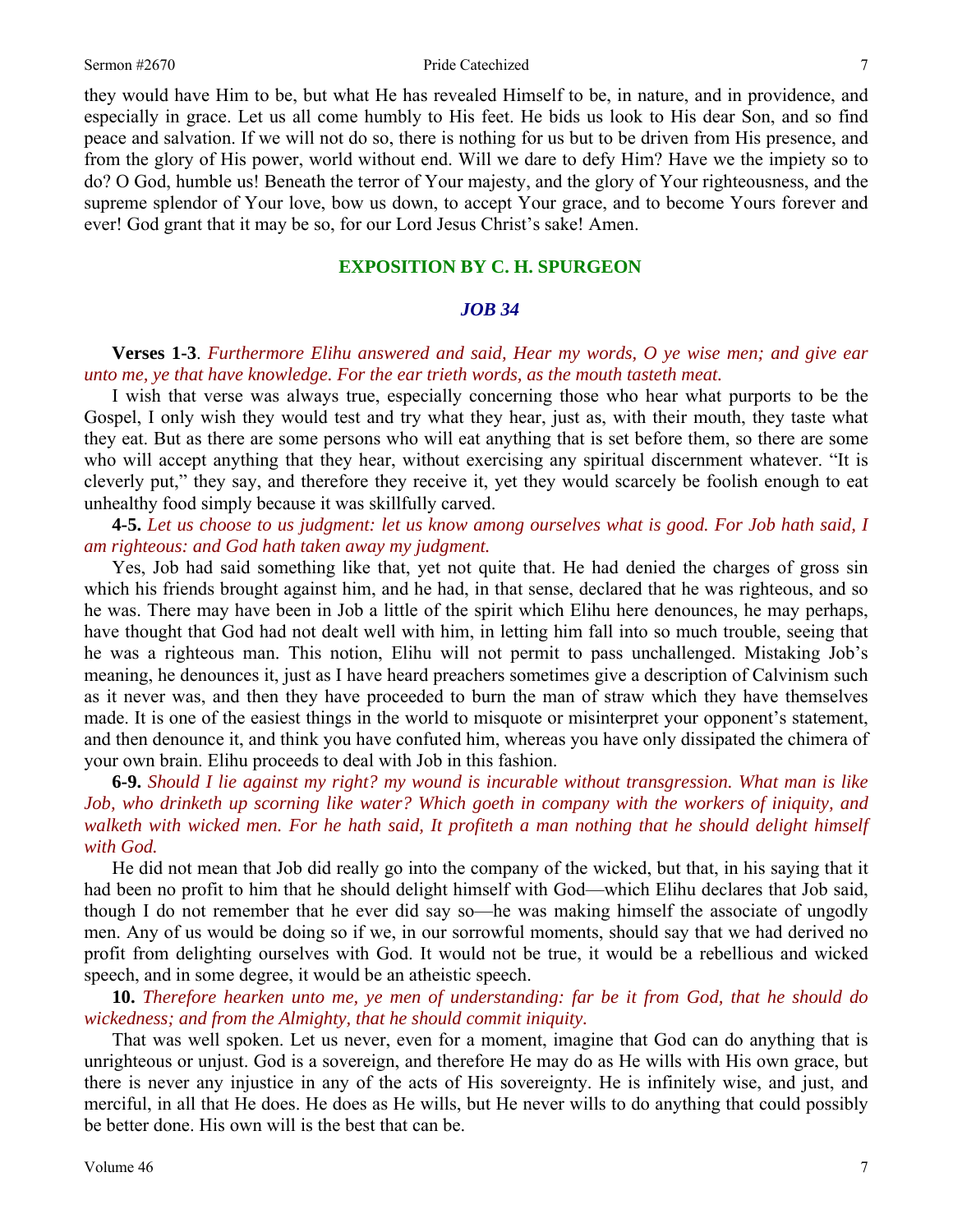**11-17.** *For the work of a man shall he render unto him, and cause every man to find according to his ways. Yea, surely God will not do wickedly, neither will the Almighty pervert judgment. Who hath given him a charge over the earth? or who hath disposed the whole world? If he set his heart upon man, if he gather unto himself his spirit and his breath; all flesh shall perish together, and man shall turn again unto dust. If now thou hast understanding, hear this: hearken to the voice of my words. Shall even he that hateth right govern?* 

Do you suppose that it could be so—that the Governor of all the earth should hate that which is right? This would be rank blasphemy.

**17.** *And wilt thou condemn him that is most just?* 

Will you, poor puny mortal, arraign the Most High, and dare to condemn Him who is most just?

**18-19.** *Is it fit to say to a king, Thou art wicked? and to princes, Ye are ungodly? How much less to him that accepteth not the persons of princes, nor regardeth the rich more than the poor? for they all are the work of his hands.* 

This is the same kind of argument as Paul used in writing to the Romans, "Shall the thing formed say to him that formed it, Why hast thou made me thus?" Shall the potter's clay resist the power of the potter, who assuredly has the right to do what he wills with his own clay? And if we do not speak lightly against princes, much less should we speak against the King of kings and Lord of lords, whose infinite majesty fills all things. What after all, are princes, and rich men, and great men, in comparison with the great God who made them all? "They all are the work of his hands."

**20.** *In a moment shall they die, and the people shall be troubled at midnight, and pass away: and the mighty shall be taken away without hand.* 

An invisible power takes away the strength of which they boasted, and then, what does the prince become, with all his glory, or the warrior, with all his victories? What, but so much corruption that must be buried out of sight?

**21-22.** *For his eyes are upon the ways of man, and he seeth all his goings. There is no darkness, nor shadow of death, where the workers of iniquity may hide themselves.* 

How gloriously is this great truth put! This Elihu was a man of real eloquence, what a weighty sentence is this! How worthy to be treasured up in the memory! "There is no darkness, nor shadow of death, where the workers of iniquity may hide themselves." Not even in the grave can they be concealed from the eye of God, and if it were possible for them to hide beneath the skirts of death himself, yet would God perceive them, and drag them forth to judgement.

**23.** *For he will not lay upon man more than right; that he should enter into judgment with God*.

For, if man were ill-treated, and more were laid upon him than ought to be, he would have cause to enter into judgment with his Maker. But God will never compromise His own eternal holiness after such a fashion as this. He will not lay upon man more than is right. You who are greatly afflicted, and in sore distress, ought to believe this, and if the Spirit of God shall give you a full conviction of the truth of it, it will afford you great comfort. The waves of your distress will come just as far as God wills, but at His bidding they must stay, as stays the sea in the fullness of its pride when JEHOVAH says to it, "Hitherto shalt thou come, but no further." Therefore, leave your case in His hands, for He will not lay upon you more than is right.

**24-28.** *He shall break in pieces mighty men without number, and set others in their stead. Therefore he knoweth their works, and he overturneth them in the night, so that they are destroyed. He striketh them as wicked men in the open sight of others; because they turned back from him, and would not consider any of his ways: so that they cause the cry of the poor to come unto him, and he heareth the cry of the afflicted.* 

It is a dreadful thing for princes and great men when the poor begin to cry unto God against them. God will soon take up that quarrel, for while the cries of mere politicians and partisans are unheeded by Him, the cry of the afflicted always commands His attention, and He will, in due time, rectify all that is wrong.